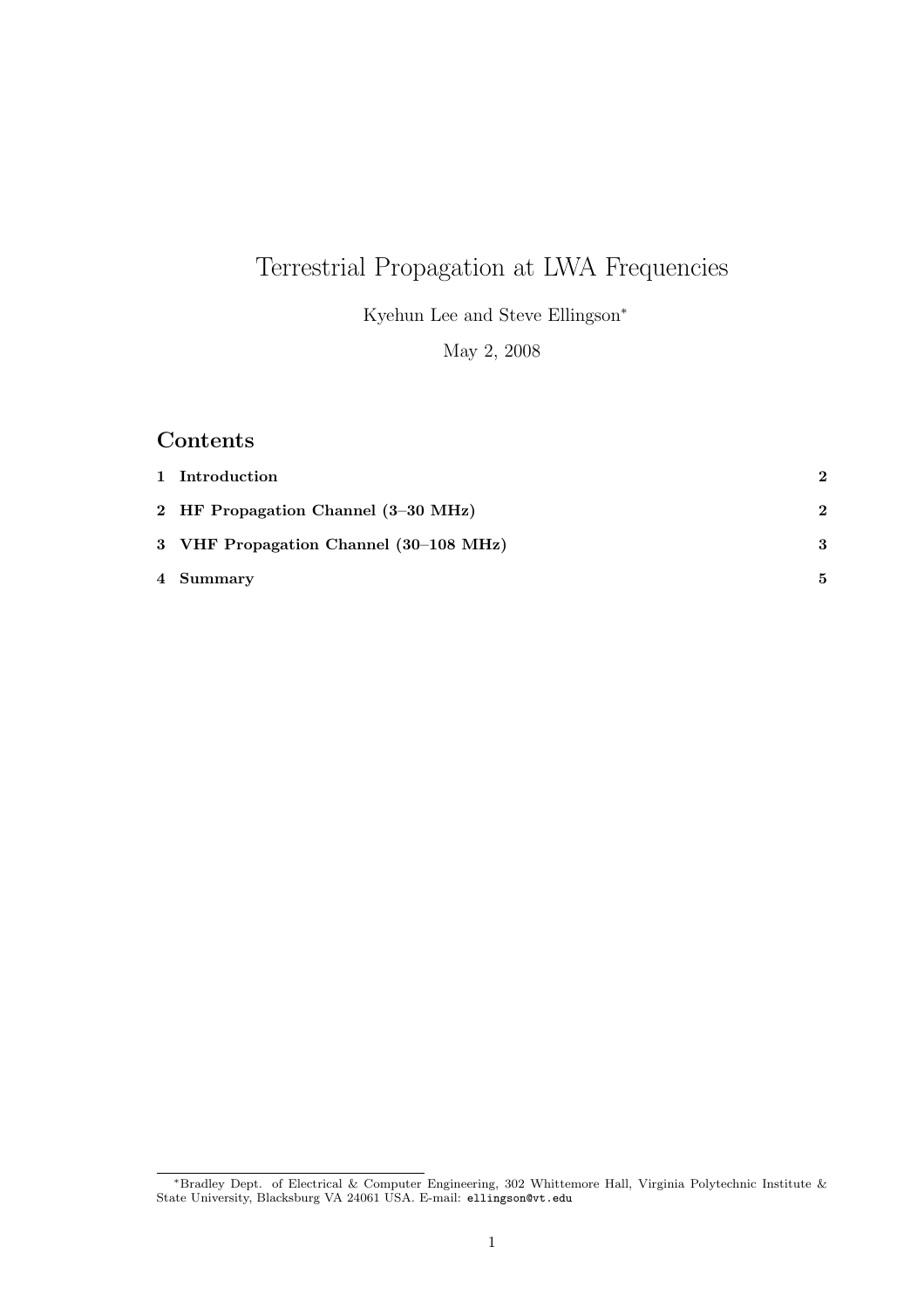## 1 Introduction

LWA must contend with an interference environment which is severe in terms of numbers and strengths of interferers simultaneously present. The situation is also complex both because of the wide variety of types of interferers present, and also because of the complex and dynamic nature of the propagation between the source of interfering transmissions and receiving sites. Understanding the nature of this propagation is important both in understanding how to effectively manage or mitigate this interference, and in learning to predict the effect that new or anticipated sources of interference are likely to have on LWA.

In this memo, we briefly describe the nature of propagation channels in the LWA frequency range of interest, in this case taken to be 3 MHz to 108 MHz (including the entire FM broadcast band due to the potential for signals in this band to create linearity problems for LWA receivers). For the purposes of this memo "propagation channel" is defined as the transfer function between a transmitter and a receiver. The transfer function is typically defined in terms of an impulse response. The parameters which are used to characterize the impulse response of a propagation channel include path loss, delay spread, doppler spread, and coherence time.

The LWA frequency range of interest spans multiple "bands," as they are defined by common convention. The "high frequency" (HF) band is usually taken to be 3 MHz through 30 MHz, and the "very high frequency" (VHF) band is usually taken to be 30 MHz through 300 MHz. In many applications the term "VHF Low" is used to describe frequencies from 25 MHz to 50 MHz, which has significance primarily for regulatory as opposed to technical reasons. In this document, we use the term "HF" to refer to 3–30 MHz, and "VHF" to refer to 30–108 MHz. Significant differences exist in the nature HF and VHF propagation channels, so they are considered separately.

## 2 HF Propagation Channel (3–30 MHz)

At frequencies below 3 MHz ( $\lambda > 100$  m), the Earth acts as a lossy dielectric and the dominant propagation mechanism is "ground wave" propagation in which the radiated wave is literally bound to the surface of the Earth [1]. Ground wave propagation generally has quite limited range as the lossy ground dissipates power as the wave propagates. As frequency increases, radiated waves are eventually able to decouple from the Earth, leading to the emergence of a "sky wave," which is essentially free-space propagation. The midpoint of this transition from ground wave propagation to sky wave propagation occurs around 10 MHz ( $\lambda \sim 30$  m). Above that frequency, the Earth becomes sufficiently conductive that the ground wave mechanism is essentially "shorted out" and cannot efficiently propagate.

The efficacy of sky wave propagation is highly dependent on the ionosphere. The ionosphere is a layer of free electrons which exists above the Earth's atmosphere [2]. The presence of free electrons has a refractive and dispersive effect on propagating sky waves. The electron density is time-varying and inhomogeneous over spatial scales ranging from wavelengths to continental dimensions. In order for a sky wave to return to earth, the electron density must be sufficiently large for refraction to redirect the sky wave toward Earth. The effectiveness of the ionosphere in reflecting a sky wave decreases with increasing frequency, resulting in a "maximum useable frequency" (MUF) above which the ionosphere no longer efficiently reflects sky waves. The MUF varies with latitude, time of day, season, and phase within the 11-year solar cycle. Over a daily cycle, MUF varies roughly from a few MHz to tens of MHz.

A single reflection from the ionosphere is usually sufficient to allow propagation over continental distances or further. In the frequency range above a few MHz and below the MUF, both the ionosphere and the surface of the Earth are efficient reflectors, and thus the possibility of multiple reflections ("multiple hop") between the surface of the Earth and the ionosphere are possible. This allows HF band signals to sometimes propagate with very low loss over intercontinental distances.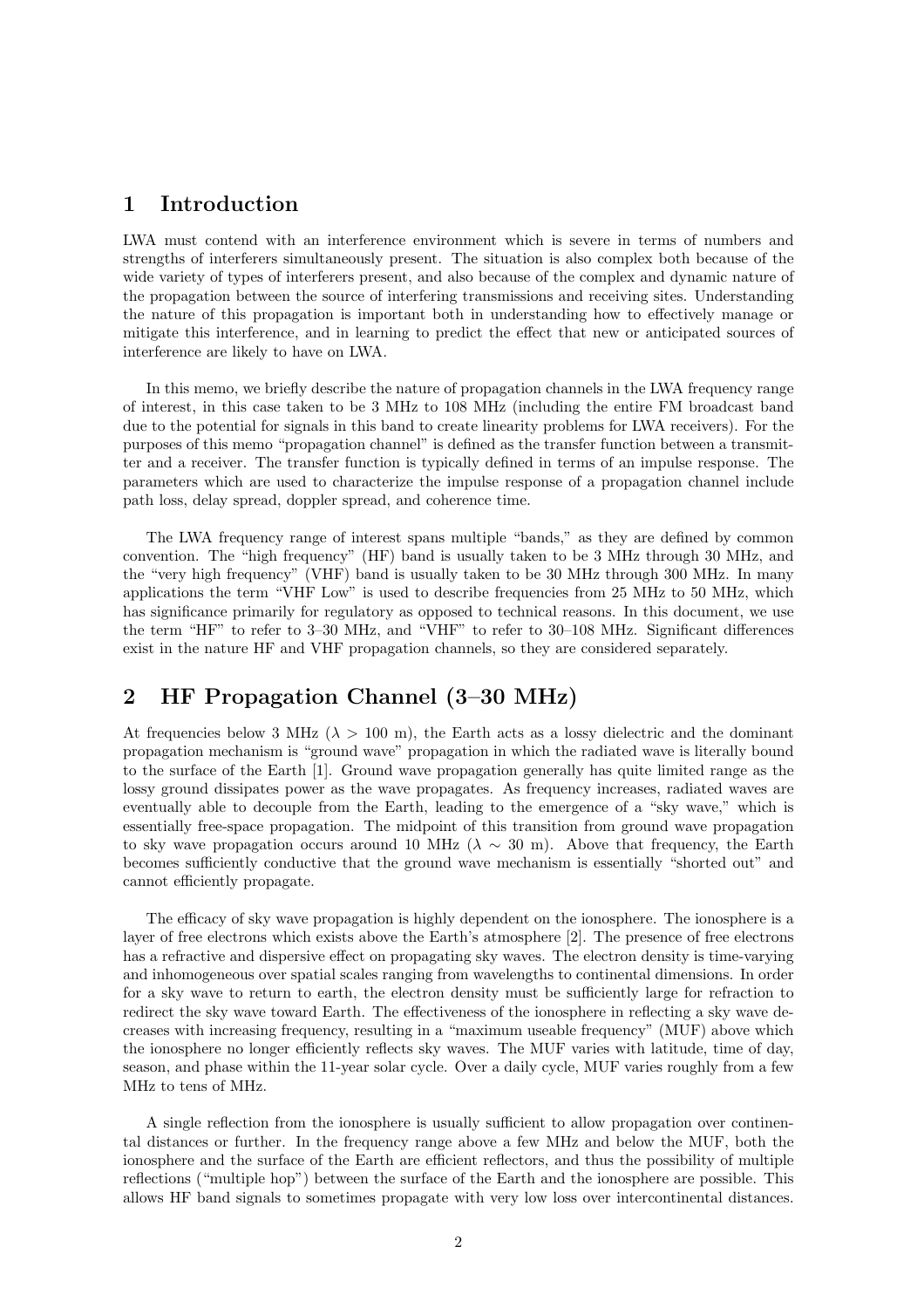Thus, spectral occupancy in the HF band, from the perspective of a receiver on the ground, appears to vary according to a daily cycle as transmission from more or fewer stations are able to propagate over the required distance.

The time-varying and inhomogeneous electron density of the ionosphere imparts both Doppler (frequency) spread and multipath (delay) spread onto the sky wave. The associated impulse response is well-described by a wide sense stationary uncorrelated scattering (WSSUS) model [3, 4]:

$$
h(\tau;t) = \sum_{n=1}^{N} \alpha_n c_n(\tau;t) \delta(\tau - \tau_n)
$$
\n(1)

where  $\tau$  is the time parameter, and t is used simply to index the current state of the time-varying impulse response function. In this equation,  $N$  is the number of resolvable discrete paths (typically a small number or just 1),  $\alpha_n$  is the attenuation associated with path n,  $\tau_n$  is the differential delay associated with path n,  $\delta(\tau)$  is the Dirac delta function, and  $c_n(\tau; t)$  is a complex-valued quantity which describes both the unresolved portion of the delay spread as well as the doppler spread of path n. The received signal is then given by the convolution of  $h(\tau; t)$  with the transmitted signal.

In general,  $c_n(\tau; t)$  is quite complex; e.g., see [3, 4, 5]. However, HF ionospheric propagation channels can usually be treated as stationary over 10's of kHz and 10's of minutes. Exceptions are times around sunset and sunrise, and during periods of extreme ionospheric disturbance. Also, for the purposes of modeling propagation of narrow bandwidth communication signals, it is usually reasonable to simplify  $c_n(\tau; t)$  to represent only Doppler shift, as the part of the delay spread modeled by this coefficient cannot be resolved over the limited bandwidth of most communications signals. The simplified model is then:

$$
h(\tau;t) = \sum_{n=1}^{N} \alpha_n e^{j\omega_{d,n}\tau} \delta(\tau - \tau_n)
$$
\n(2)

where  $\omega_{d,n}$  is the Doppler shift associated with path n.

In terms of this model, the HF sky wave channel typically exhibits Doppler spreads less than 1 Hz, increasing to as much as 30 Hz during times of severe disturbance. Note that the Doppler spread can easily be as large as or larger than the expected frequency error associated with the transmitter: For example, 0.1 ppm frequency offset (representing a mediocre frequency standard at the transmitter) at 30 MHz is a 3 Hz error. Doppler can arise independently due to motion of the transmitter; e.g., transmission from ground vehicles, ships, or aircraft. Generally, only aircraft speeds are large enough to generate Doppler shifts sufficient to dominate over ionospheric Doppler or source frequency error.

Delay spreads for the HF sky wave channel are typically  $\ll 1$  ms, increasing to as much as 7 ms during times of severe disturbance. The expected delay spread does not typically have much impact on received signals because the associated coherence bandwidth (the bandwidth over which the channel can be assumed to be approximately constant, and roughly equal to the reciprocal of the delay spread) is typically  $\gg 1$  kHz, whereas most HF-band modulations occupy only a few kHz. However at extreme values associated with highly disturbed ionospheric conditions (e.g., 7 ms), the associated coherence bandwidth shrinks to just a few hundred Hz. Under these conditions, the channel can therefore become "frequency-selective" even from the perspective of typical HF communications bandwidths. Usually, however, the channel can be assumed to be "flat"; i.e., constant over the bandwidth of the signal.

### 3 VHF Propagation Channel (30–108 MHz)

The efficiency of the ionosphere as a reflector of radio waves falls off sharply with increasing frequency. Above 30 MHz, efficient ionospheric reflection is a relatively rare occurance. As a result,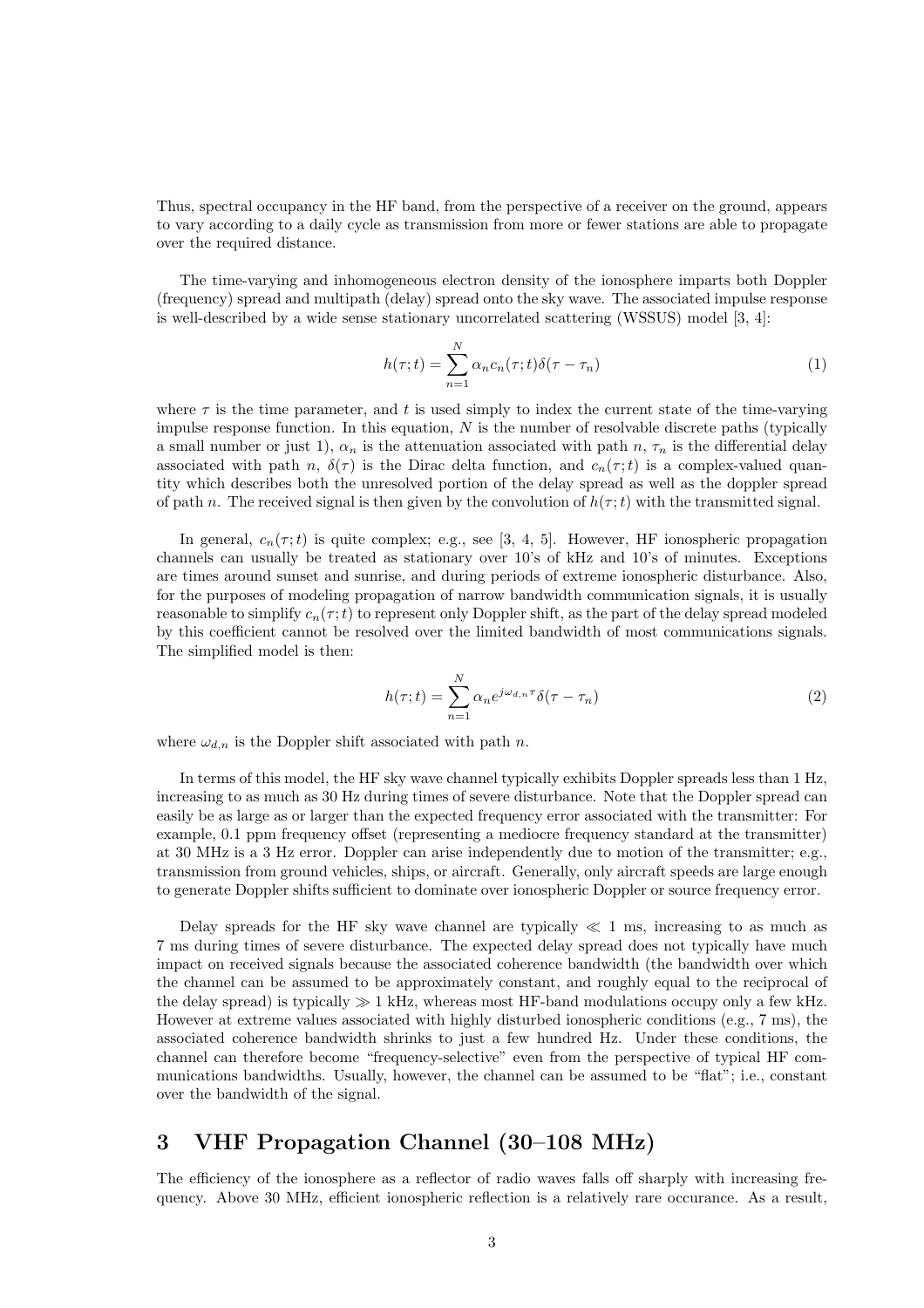the propagation of signals at VHF tends to be limited by the curvature of the earth, with antenna height being a significant factor. A common expression for this "horizon" distance assuming that one antenna is located at ground level is

$$
R = (4.12 \text{ km}) \sqrt{\frac{h_a}{1 \text{ m}}}
$$
\n
$$
(3)
$$

where  $h_a$  is height of the other antenna above ground [14]. For example, a broadcast antenna mounted at a height of 100 m can cover a radius of about 41 km through line-of-sight (LOS) propagation, assuming no terrain blockage. If the LOS path within the circle defined by the radio horizon is blocked by terrain, then propagation is obviously impeded. In this case, a situation-specific propagation path loss prediction technique such as Longley-Rice (also known as the "Irregular Terrain Model" (ITM) [6]–[9] is typically employed. (The Okumura-Hata method [10] is another popular technique but is not believed to be valid below 150 MHz.) Longley-Rice path loss predictions are nominally valid in the range 20 MHz to 20 GHz, but are known to be vulnerable to a number of problems of both a theoretic and practical nature (e.g., [11]). Various efforts to refine and standardize methodologies are considered in [12] (30–1000 MHz) and [13] (100 MHz–800 MHz). It should also be noted that terrain scattering can allow communications beyond the radio horizon, although typically with attenuation that is much greater than free space.

Whereas the ionosphere is usually not a factor in VHF propagation, terrain features such as mountain ranges are sufficiently large compared to a wavelength to become efficient reflectors. Since terrain features are utterly stationary, the associated multipath channels tend also to be highly stationary and free of doppler. However, VHF frequencies are commonly used for mobile communications (where, in contrast to HF frequencies, compact resonant-mode antennas are possible). Thus, considerable doppler is often observed due to motion of the transmitter. For example, the maximum Doppler shift expected from a vehicle moving at 100 mph at 50 MHz is about 25 Hz. Source frequency errors are usually negligible unless the transmitter is fixed.

If significant multipath scattering exists at the transmitter's location (regardless of whether it resolvable in time or not), then an interference pattern (commonly known as "Rayleigh fading") is created which is spatially periodic with a period of  $\sim \lambda/2$  [14]. The associated coherence time can be taken to be roughly 1/10 of this time. So for the example of a vehicle moving at 100 mph and transmitting at 50 MHz the coherence time is lower bounded at  $\sim 20$  ms.

Delay spread in the VHF channel depends on the difference in propagation time between the most direct path and paths which are specularly-reflected from terrain features. To have significant strength, the longer path must typically lie entirely within the radio horizon, which then places an upper bound on the maximum possible delay spread. For example, consider the  $h_a = 100$  m example above, where the other end of the link is located at the radio horizon. A rough guess at the path length associated with the longest detectable multipath is  $\sqrt{2}R$ . The delay spread is then determined by the associated differential propagation delay  $(\sqrt{2}R - R)/c \approx 57 \mu s$ . In practice, maximum delay spreads of only about  $1/10$  of this; i.e.,  $\sim 5 \mu s$ , are encountered in practice (e.g., [16]). Given that multipath at VHF and above appears under normal circumstances to be determined primarily by reflection from terrain features, it could be anticipated that the delay spread is frequency independent. This is consistent with the findings of experimental studies [14, 15]. The associated coherence bandwidth at is lower-bounded to  $\sim 1/(5 \,\mu s) = 200$  kHz and thus VHF-band communications, which have bandwidths of 200 kHz or less, typically do not experience frequency-selective fading.

Occasionally, ionospheric conditions become disturbed in a way that allows HF-type ionospheric propagation to prevail even at VHF frequencies. For example, "Sporadic E"  $(E_s)$  conditions can occur in which the ionosphere temporarily becomes an efficient reflector over a region of the Earth for minutes to hours at a time [2]. When this happens, a portion of the VHF band behaves very similarly to HF below MUF. The MUF for  $E_s$  conditions is often as high as 70 MHz, and occasionally much higher, but only very rarely extending into the FM broadcast band. Because  $E_s$  conditions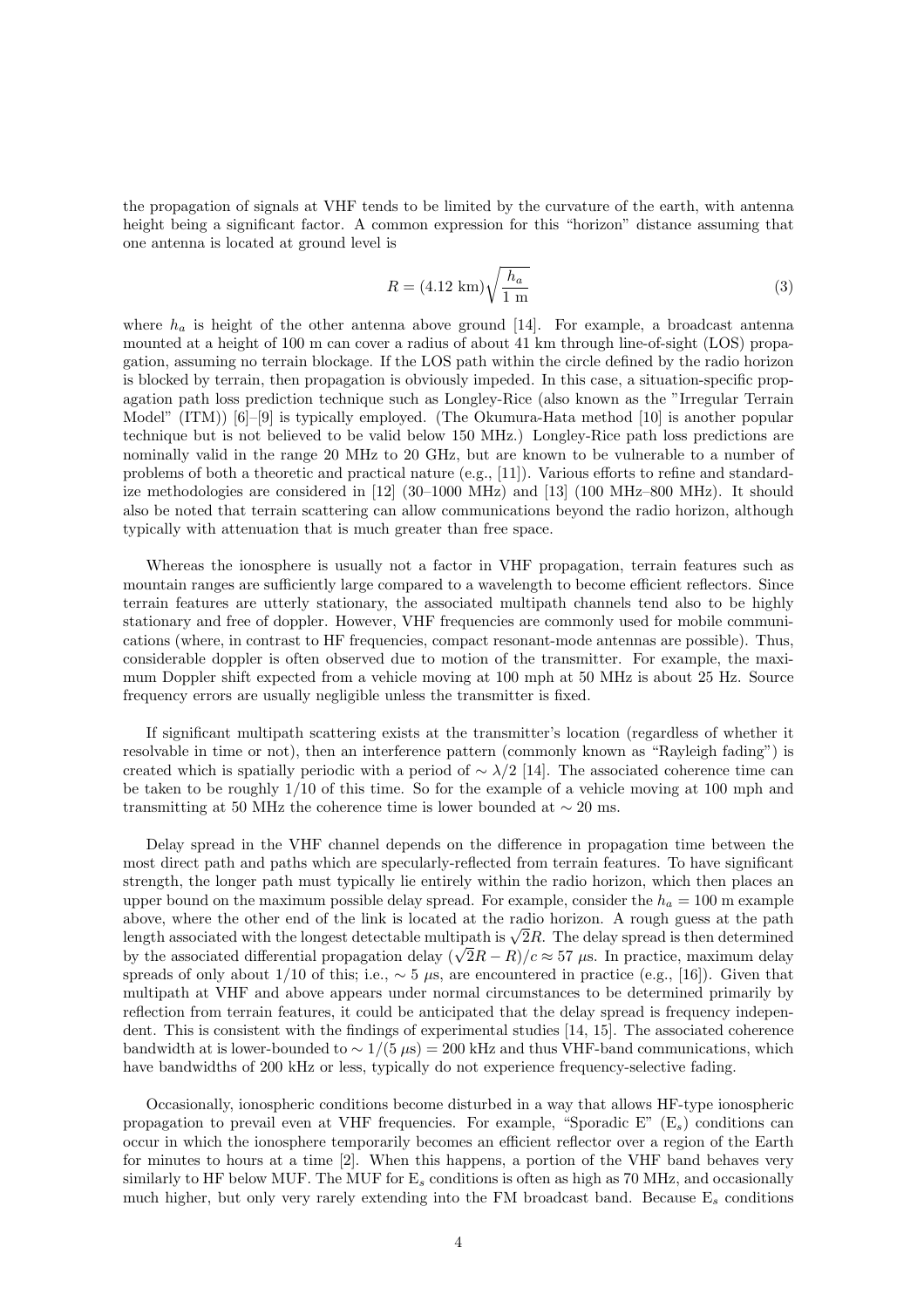|                      | HF                           | VHF                                     |
|----------------------|------------------------------|-----------------------------------------|
| Frequency Range      | $3-30$ MHz                   | $30 - 108$ MHz                          |
| (for this memo)      |                              |                                         |
| Primary Mechanism    | Sky wave refraction          | LOS & terrain scattering                |
| <b>Typical Range</b> | Regional to intercontinental | $\sim$ to radio horizon                 |
|                      | (see "caveats")              | (see "caveats")                         |
| Doppler              | $<$ 1 Hz typ.                | $< 50$ Hz                               |
|                      | up to $30$ Hz                | due to TX motion                        |
| Source Freq. Error   | Can be comparable            | Mobile transmitter: Negligible          |
|                      | to Doppler                   | Fixed transmitter: Possibly important   |
| Delay Spread         | $\ll 1$ ms typical           | $< 5$ ms typical                        |
|                      | up to 7 ms                   |                                         |
| Coherence Bandwidth  | $\gg$ 1 kHz typical          | $> 200$ kHz typical                     |
|                      | Due to ionosphere            | Due to terrain reflection               |
| Coherence Time       | $\sim$ 10 min typical        | $\geq$ 10 ms; much longer for broadcast |
|                      | Due to ionosphere            | Due to transmitter motion               |
| Caveats              | Disturbed ionosphere,        | Sporadic E,                             |
|                      | Multiple hop possible        | Meteor scatter                          |

Table 1: Summary of HF- and VHF-band propagation.

are localized, multiple reflections are typically not possible. E<sup>s</sup> is most common over North America in daylight hours from April through July, and events range in length from a few minutes to a few hours.

Yet another phenomenon which can cause VHF to take on HF-like ionospheric propagation behavior is meteor scatter [17]. Meteors entering the Earth's atmosphere leave a trail of ionization which can be sufficiently dense to become an efficient reflector of sky waves at frequencies throughout the VHF band. These ionization trails are very localized and typically last only for seconds; on the other hand there is a steady stream of meteors falling to earth throughout the day. From the perspective of the receiver, propagation via meteor scatter is perceived as only an intermittent "ping" during which a transmitter which would not normally be detectable is briefly observed. Meteor scatter is sufficient to allow communications at VHF frequencies over continental distances.

## 4 Summary

Findings of this memo are summarized in Table 1.